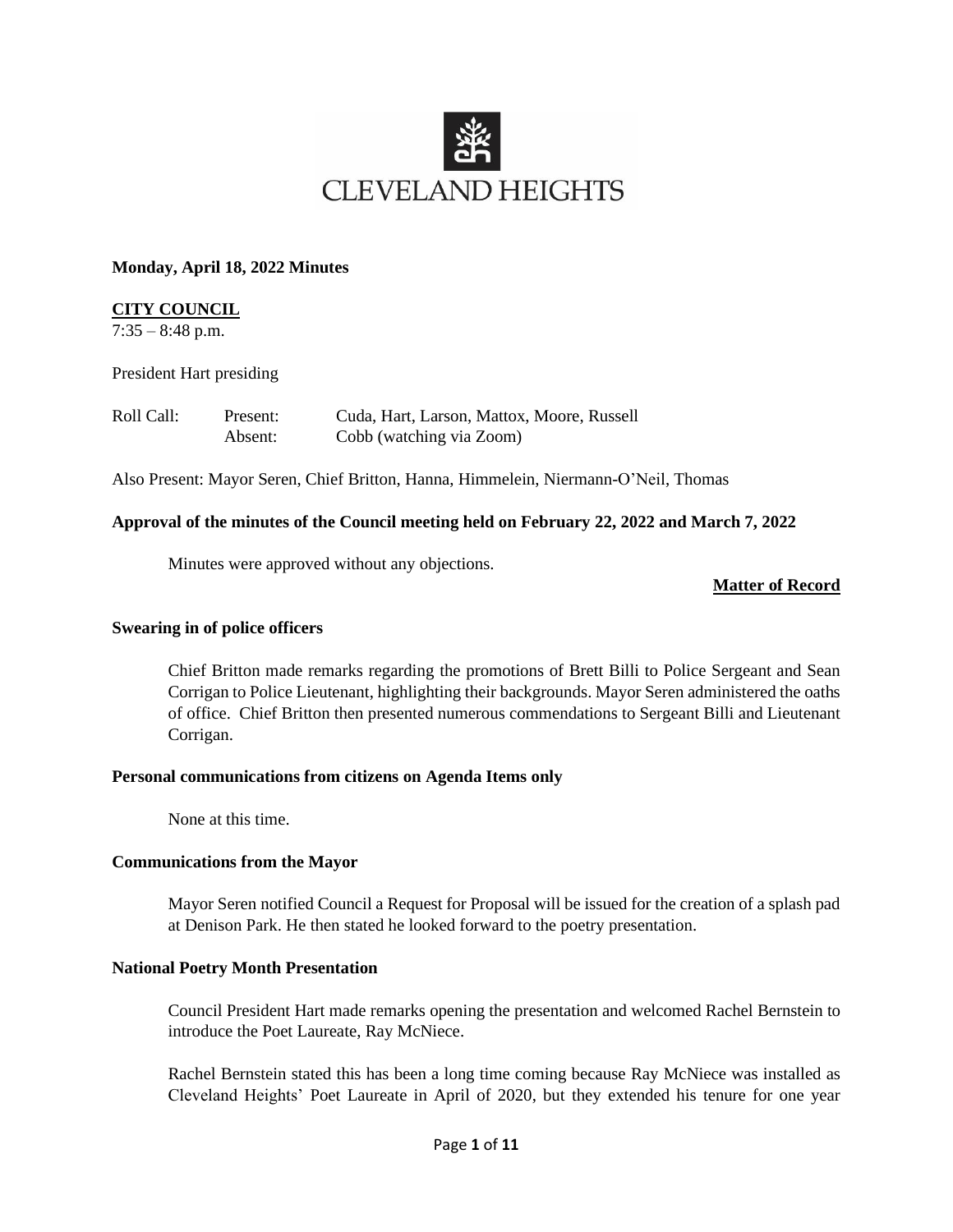because of the pandemic. She then shared a brief history of Heights Arts. Ms. Bernstein stated Mr. McNiece is the 10<sup>th</sup> Poet Laurate for Cleveland Heights. Heights Arts came into existence in 2000 and she has since had the pleasure of presenting four Poet Laurates to City Council. She said Heights Arts was formed out of a city visioning process and the recognition that Cleveland Heights has more musicians, poets, writers, visual artists, and arts professionals then any other community in the area. At the same time, CPAC (formally Arts Cleveland, now Assembly for the Arts) did a study and validated all of those thoughts. She stated she is a product of living in this community; she is a musician and her and her husband at the time chose to live in Cleveland Heights because of the proximity to University Heights and all of the cultural amenities both cities provide. It was decided through the visioning process an independent non-profit would be set up, separate from the City, in order to remain mission focused and to insulate it from the effects of City leadership changes and budget priorities. Once they were formed as the Heights Arts Collaborative Organization, they approached the City for recognition that Cleveland Heights is a home to the arts. She stated they were very amenable to the idea and the City now has the tagline "Home to the Arts." More than 20 years later, they have a very respected track record of leadership of the arts in the community and they have produced many public art projects around the City, they present eight exhibitions a year, numerous concerts and host the Cleveland Heights Poet Laurates. They employ a community team, the Heights Rights Community team, comprised of members of the community who have expertise and connections in the areas where they focus: art, music and poetry. Their Poet Laurate program was the first one in the state. Candidates apply, they then review and conduct interviews and through that, Ray was chosen. He is the author of 11 books, two solo theater works, two music-poetry collaborations, one collaborative theater work. He started an educational company - Page to Stage Productions and has worked as a consultant for Word Forward in Singapore and the nationally touring Poetry Alive!, in addition to serving as an adjunct professor at John Carroll University. Recently, he was certified into Young Audiences national training artist's roster and was recently awarded the prestigious Cleveland Arts prize Lifetime Achievement Award.

Ray McNiece thanked Ms. Bernstein for her introduction. He said he learned poetry at his grandmother's knee. He congratulated Mayor Seren for his election. He remarked about Council President Hart's poetic name and told her he toured with Lawrence Ferlinghetti twice, as Council President Hart stated he was her favorite poet. He read three short haikus, noting he was the former haiku death slam champion. He then recited a poem called "During the Last Blizzard of Winter." He said Cleveland Heights is a beacon for the arts and thanked Council for the support of their work. Councilor Larson then read his proclamation.

Amy Rosenbluth congratulated Ray McNiece. She is the executive director of Lake Erie Ink, a writing space for youth. She said they were honored to be present tonight and to have some students share their original poetry. They were honored to have Council recognize poetry and the arts in general and also the power and importance of youth voice and to make space for youth voice. She introduced two students who presented poems.

Zaria Smith, a 6<sup>th</sup> grader at Monticello, read her original rhythm poem and two other poems by noted poets. Councilwoman Russell presented her with a certificate of participation.

Myieshia Hodges, a 10<sup>th</sup> grader at Heights High, read her poem called "The End of Me." Councilor Moore presented her with a certificate of participation.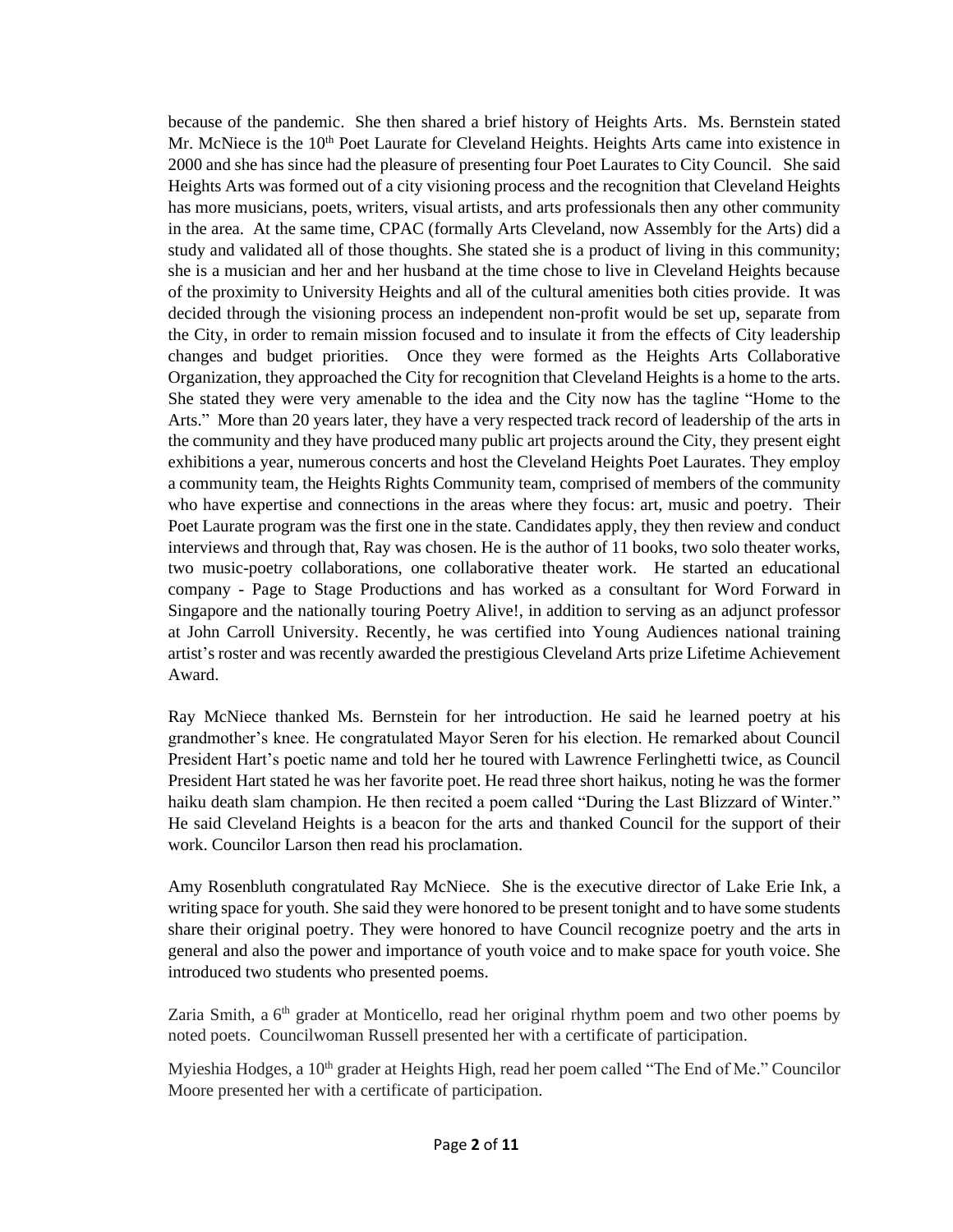### **Report of the Clerk of Council**

Nothing to report at this time.

### **LEGISLATION**

### **First Readings**

*a. First Readings - Consideration of Adoption Requested*

**ORDINANCE NO. 43-2022 (F),** *First Reading.* An ordinance to amend certain subparagraphs of Ordinance No. 139-2021 (F), relating to appropriations and other expenditures of the City of Cleveland Heights, Ohio for the fiscal year ending December 31, 2022 and declaring an emergency.

Motion to Adopt by Council President Hart, Seconded by Councilor Moore

Roll Call: Ayes: Hart, Larson, Mattox, Moore, Russell, Cuda Nays: None

### **Legislation Passed**

**ORDINANCE NO. 44-2022 (F),** *First Reading.* An Ordinance amending Ordinances 81-2020, 133-2020 and 94-2021 and extending the suspension of the levy of an admissions tax under Chapter 155, "Admissions Tax," of Part One, *Administrative Code*, of the Codified Ordinances of the City of Cleveland Heights; extending the moratorium on the collection and remittance of the same; and declaring an emergency.

Motion to Adopt by Council President Hart, Seconded by Councilor Larson

Roll Call: Ayes: Hart, Larson, Mattox, Moore, Russell, Cuda Nays: None

#### **Legislation Passed**

**RESOLUTION NO. 45-2022 (MS),** *First Reading.* A Resolution authorizing participation in the ODOT Cooperative Purchasing Program for road salt for the 2022-23 winter season; and declaring the necessity that this legislation become immediately effective as an emergency measure.

Motion to Adopt by Councilor Moore, Seconded by Councilwoman Russell

Roll Call: Ayes: Hart, Larson, Mattox, Moore, Russell, Cuda Nays: None

# **Legislation Passed**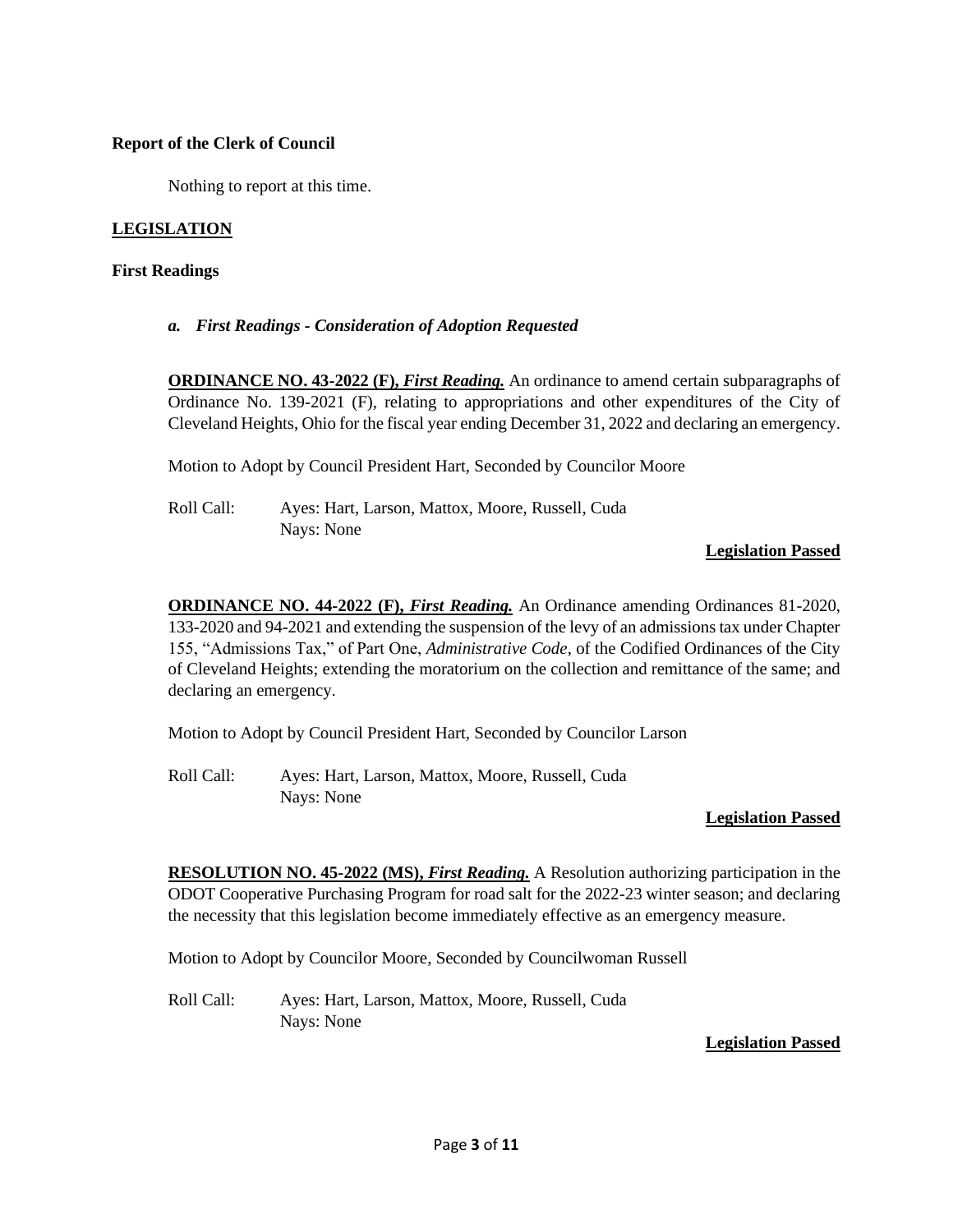**RESOLUTION NO. 46-2022 (MS),** *First Reading.* A Resolution authorizing the Mayor to enter into an agreement with Glaus, Pyle, Schomer, Burns and DeHaven, Inc., ("GPD Group") for engineering services for design of traffic signal system upgrades on Monticello Boulevard; providing compensation therefor; and declaring the necessity that this legislation become immediately effective as an emergency measure.

Motion to Adopt by Councilor Moore, Seconded by Councilor Larson

Roll Call: Ayes: Hart, Larson, Mattox, Moore, Russell, Cuda Nays: None

# **Legislation Passed**

**RESOLUTION NO. 47-2022 (MS),** *First Reading.* A Resolution authorizing ODOT to proceed with the project of improving sidewalks and pedestrian crossing facilities within Cleveland Heights; and declaring the necessity that this legislation become immediately effective as an emergency measure.

Motion to Adopt by Councilor Moore, Seconded by Councilwoman Russell

Roll Call: Ayes: Hart, Larson, Mattox, Moore, Russell, Cuda Nays: None

# **Legislation Passed**

# *b. First Reading Only*

**RESOLUTION NO. 48-2022 (MS),** *First Reading.* A Resolution authorizing the City to participate in the NOPEC Green Community Choice Program for the City's Electricity Aggregation Program Starting January 2023; and declaring the necessity that this legislation become immediately effective as an emergency measure.

# **Legislation Introduced**

**RESOLUTION NO. 49-2022 (MS),** *First Reading.* A Resolution authorizing the Mayor to enter into an agreement with Wade Trim, Inc., for professional engineering services relating to the 2022 Member Community Infrastructure Program grant for the Sanitary Sewer Overflow Control of CH-2, CH-30, CH-33, and CH-39 and Rehabilitation Project; and declaring the necessity that this legislation become immediately effective as an emergency measure.

# **Legislation Introduced**

**RESOLUTION NO. 50-2022 (MS),** *First Reading*. A Resolution authorizing the Mayor to enter into an agreement with Wade Trim, Inc., for professional engineering services relating to the 2022 Member Community Infrastructure Program grant for the Sanitary Sewer Overflow Control of CH-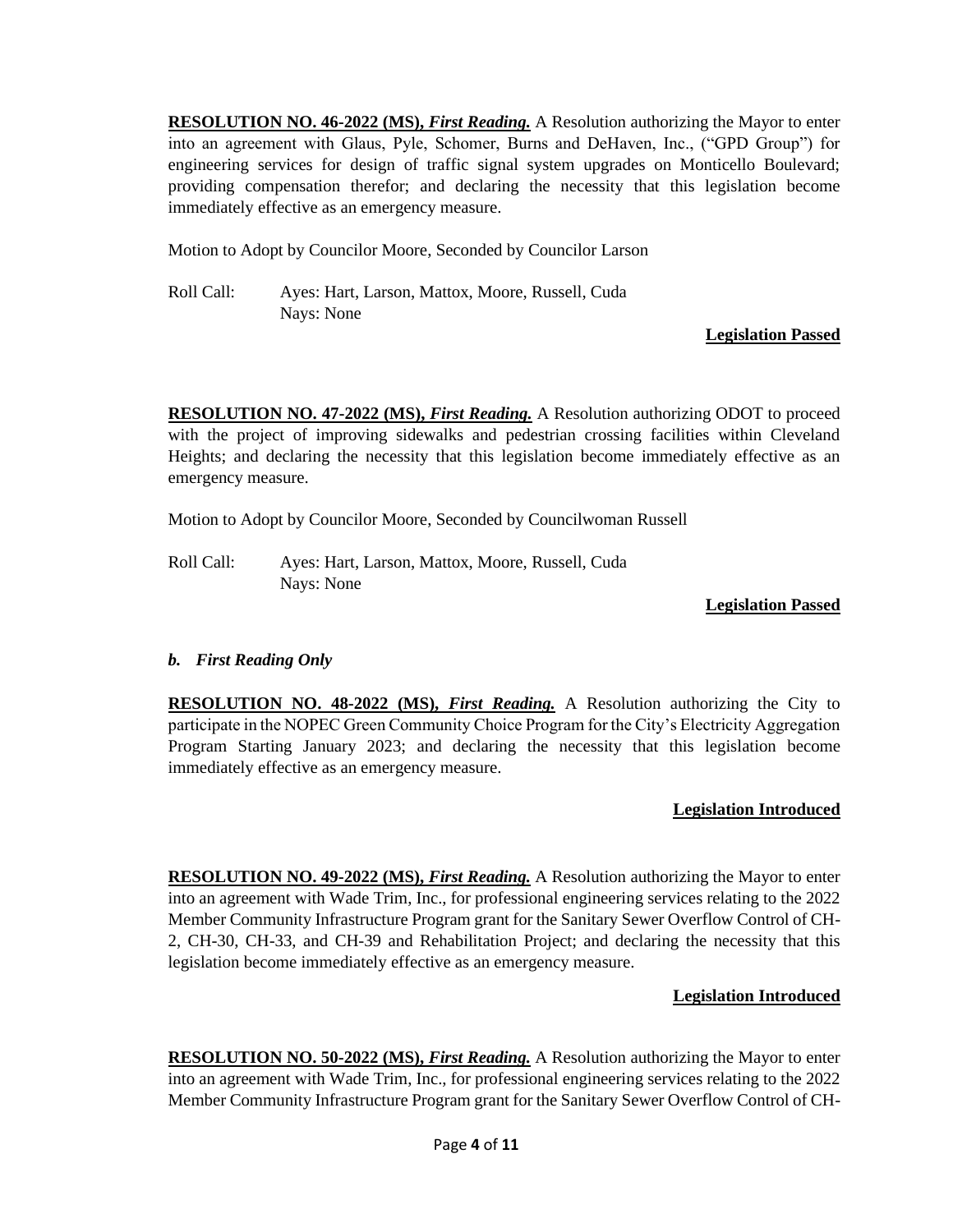9, CH-32, CH-57, and CH-58 and Rehabilitation Project; and declaring the necessity that this legislation become immediately effective as an emergency measure.

# **Legislation Introduced**

**RESOLUTION NO. 51-2022 (MS),** *First Reading.* A Resolution authorizing the Mayor to enter into an agreement with Valley Ford Truck, Inc. for the acquisition of a full-size pickup truck for the Utilities Division of the Public Works Department; providing compensation therefor; and declaring the necessity that this legislation become immediately effective as an emergency measure.

# **Legislation Introduced**

**RESOLUTION NO. 52-2022 (MS),** *First Reading*. A Resolution authorizing the Mayor to enter into an agreement with Valley Ford Truck, Inc. for the acquisition of a dump truck for the Forestry Division of the Public Works Department; providing compensation therefor; and declaring the necessity that this legislation become immediately effective as an emergency measure.

# **Legislation Introduced**

**RESOLUTION NO. 53-2022 (MS),** *First Reading.* A Resolution authorizing the Mayor to enter into an agreement with Valley Freightliner, Inc., for the acquisition of a Freightliner 114SD Tandem Axle Cab and Chassis for the Street Maintenance Division of the Department of Public Works; providing compensation therefor; and declaring the necessity that this legislation become immediately effective as an emergency measure.

# **Legislation Introduced**

Council President Hart referred Legislation #48-53 to the Municipal Services Committee for review and consideration.

**RESOLUTION NO. 54-2022 (PD),** *First Reading.* A Resolution authorizing the Mayor to negotiate a Memorandum of Understanding ("MOU") with WXZ Development, Inc., concerning the redevelopment of the Taylor-Tudor Plaza; and declaring the necessity that this legislation become immediately effective as an emergency measure.

# **Legislation Introduced**

**RESOLUTION NO. 55-2022 (PD),** *First Reading* A Resolution declaring May 2022 *National Preservation Month*; and declaring the necessity that this legislation become immediately effective as an emergency measure.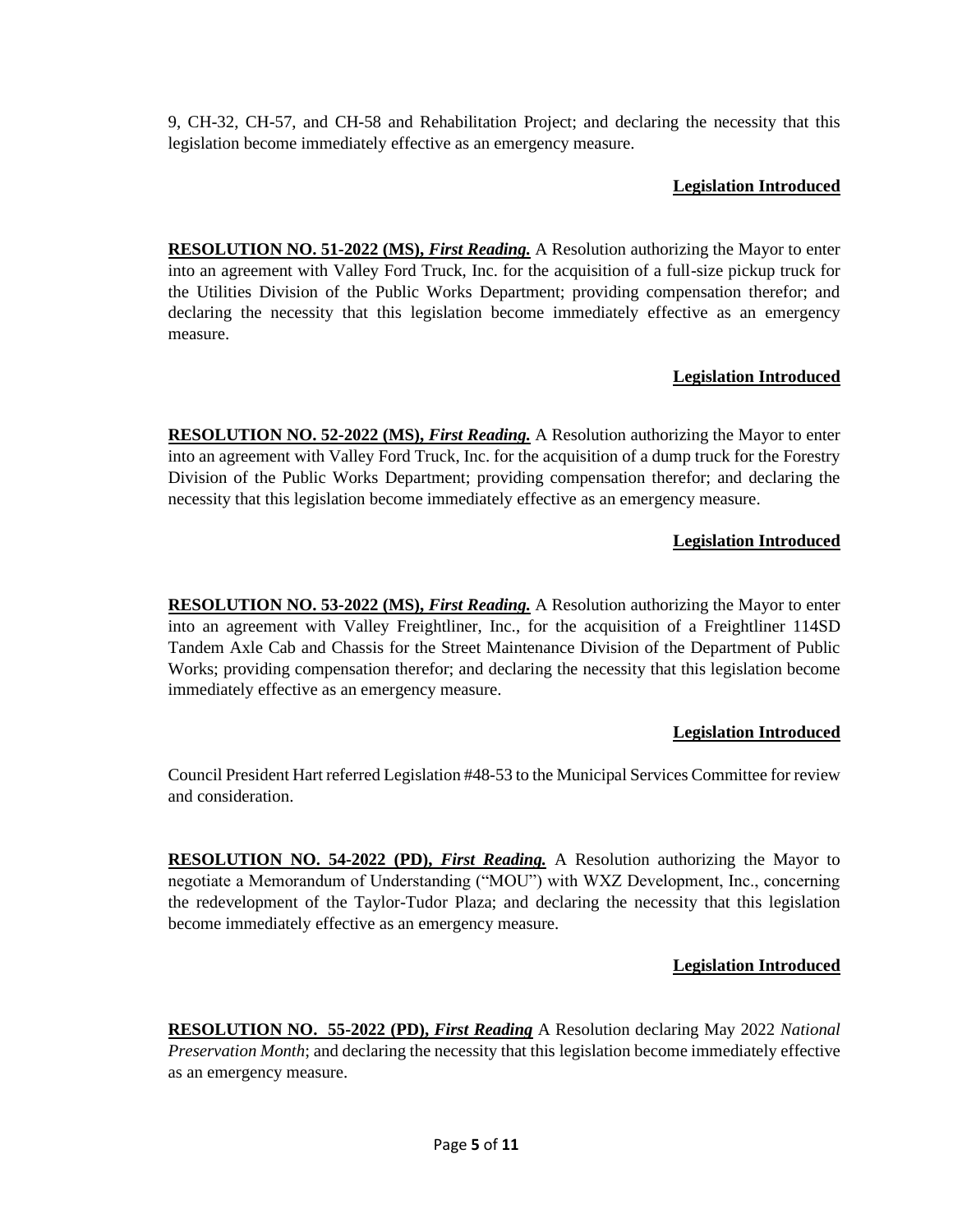# **Legislation Introduced**

Council President Hart referred Legislation #54 and 55 to the Planning and Development **Committee** 

**RESOLUTION NO. 56-2022 (CRR),** *First Reading***.** A Resolution proclaiming May 2022 to be *Bike Month* in the City of Cleveland Heights; and declaring the necessity that this legislation become immediately effective as an emergency measure.

### **Legislation Introduced**

Councilwoman Russell dedicated the resolution to former Council Member Mary Dunbar, who was an avid bike rider and did a lot for Cleveland Heights regarding bikes. Council President Hart referred it to the Parks and Recreation Committee and challenged the Council Members to ride their bikes to Council with her to celebrate Bike Month.

#### **Second Readings**

**RESOLUTION NO. 40-2022 (F),** *Second Reading*. A Resolution declaring the necessity of assessing a portion of the expense of street lighting; and declaring an emergency.

Motion to Adopt by Council President Hart, Seconded by Councilman Cuda

Roll Call: Ayes: Cuda, Hart, Larson, Mattox, Moore, Russell Nays: None

#### **Legislation Passed**

Council President Hart stated this is a continuation of the rate charged.

**RESOLUTION NO. 41-2022 (F),** *Second Reading***.** A Resolution declaring the necessity of assessing a portion of the expense of improvement of streets and parkways including grading, draining, curbing, paving, repaving, repairing, sweeping or cleaning thereof, removing snow therefrom, and planting, maintaining and removing shade trees thereon; and declaring an emergency.

Motion to Adopt by Council President Hart, Seconded by Councilor Moore

Roll Call: Ayes: Hart, Larson, Mattox, Moore, Russell, Cuda Nays: None

#### **Legislation Passed**

Council President Hart stated this is also a continuation of the rate charged.

**ORDINANCE NO. 42-2022 (AS),** *Second Reading***.** An Ordinance amending Chapter 107, "Public Meetings," of the Codified Ordinances of Cleveland Heights by providing that the City may enter into executive session for the purposes identified in Section 107.01 or for any purpose allowed under the Ohio Revised Code.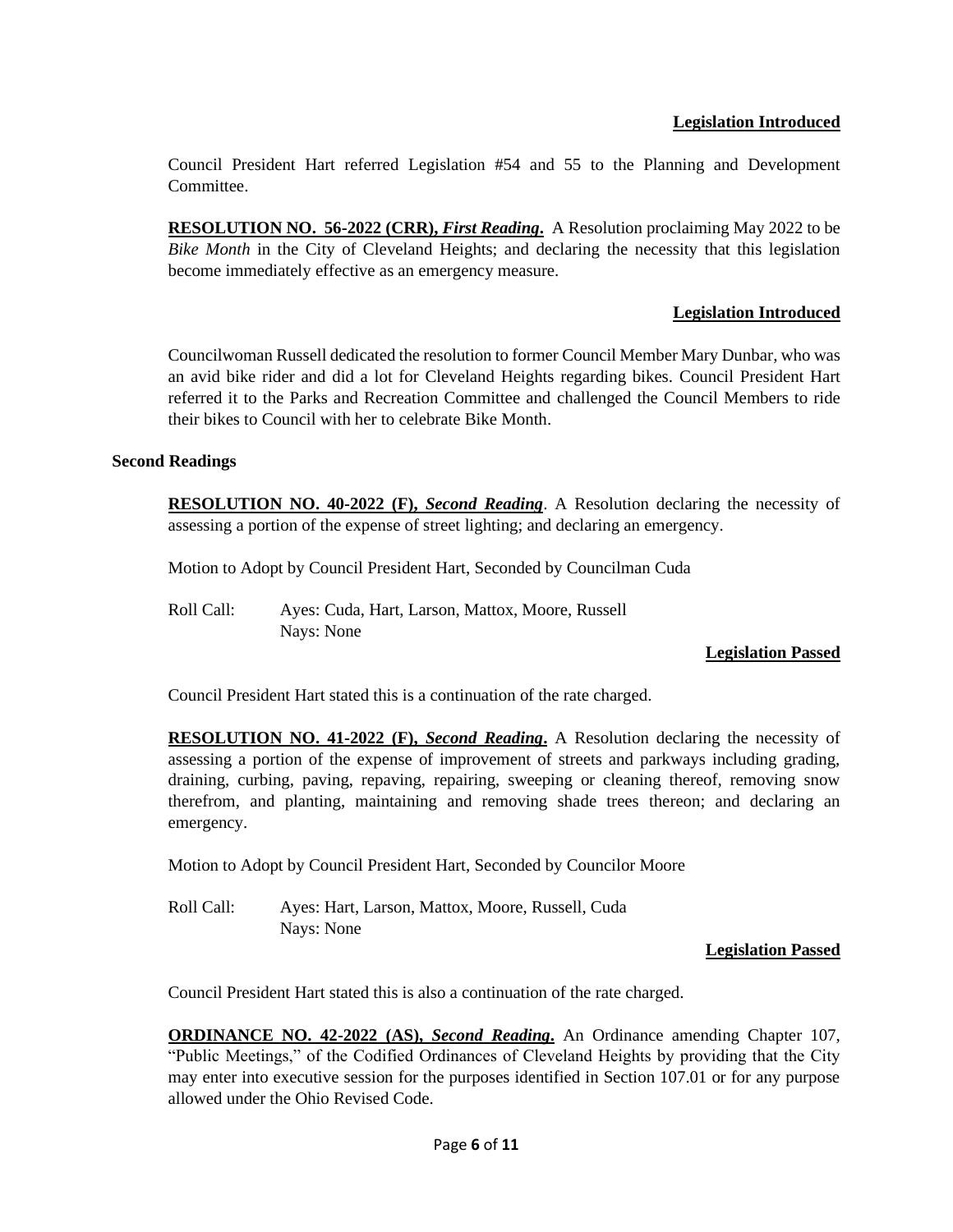Motion to Adopt by Councilman Mattox, Seconded by Councilor Larson

Roll Call: Ayes: Larson, Mattox, Moore, Russell, Cuda, Hart Nays: None

#### **Legislation Passed**

#### **Committee Reports**

#### **ADMINISTRATIVE SERVICES COMMITTEE**

**\*MOTION** to rescind the appointment of Thomas Hotchkiss to the Board of Zoning Appeals.

Moved by Councilman Mattox, Seconded by Councilman Cuda

Roll Call: Ayes: Hart, Larson, Mattox, Moore, Russell, Cuda Nays: None

#### **Motion Passed**

Law Director Hanna noted the reason Mr. Hotchkiss's appointment is being rescinded is because there was no vacancy for him to fill on the Board when he was appointed.

**\*MOTION** to reappoint Benjamin Hoen to the Board of Zoning Appeals.

Moved by Councilman Mattox, Seconded by Councilor Larson

Roll Call: Ayes: Hart, Larson, Mattox, Moore, Russell, Cuda Nays: None

#### **Motion Passed**

**\*MOTION** to reappoint David Benson to the Citizens Advisory Committee.

Moved by Councilman Mattox, Seconded by Councilor Moore

Roll Call: Ayes: Hart, Larson, Mattox, Moore, Russell, Cuda Nays: None

#### **Motion Passed**

**\*MOTION** to appoint Councilor Moore as Council Liaison and Councilor Larson as the alternate to the Transportation and Environmental Sustainability Committee.

Moved by Council President Hart, Seconded by Councilman Mattox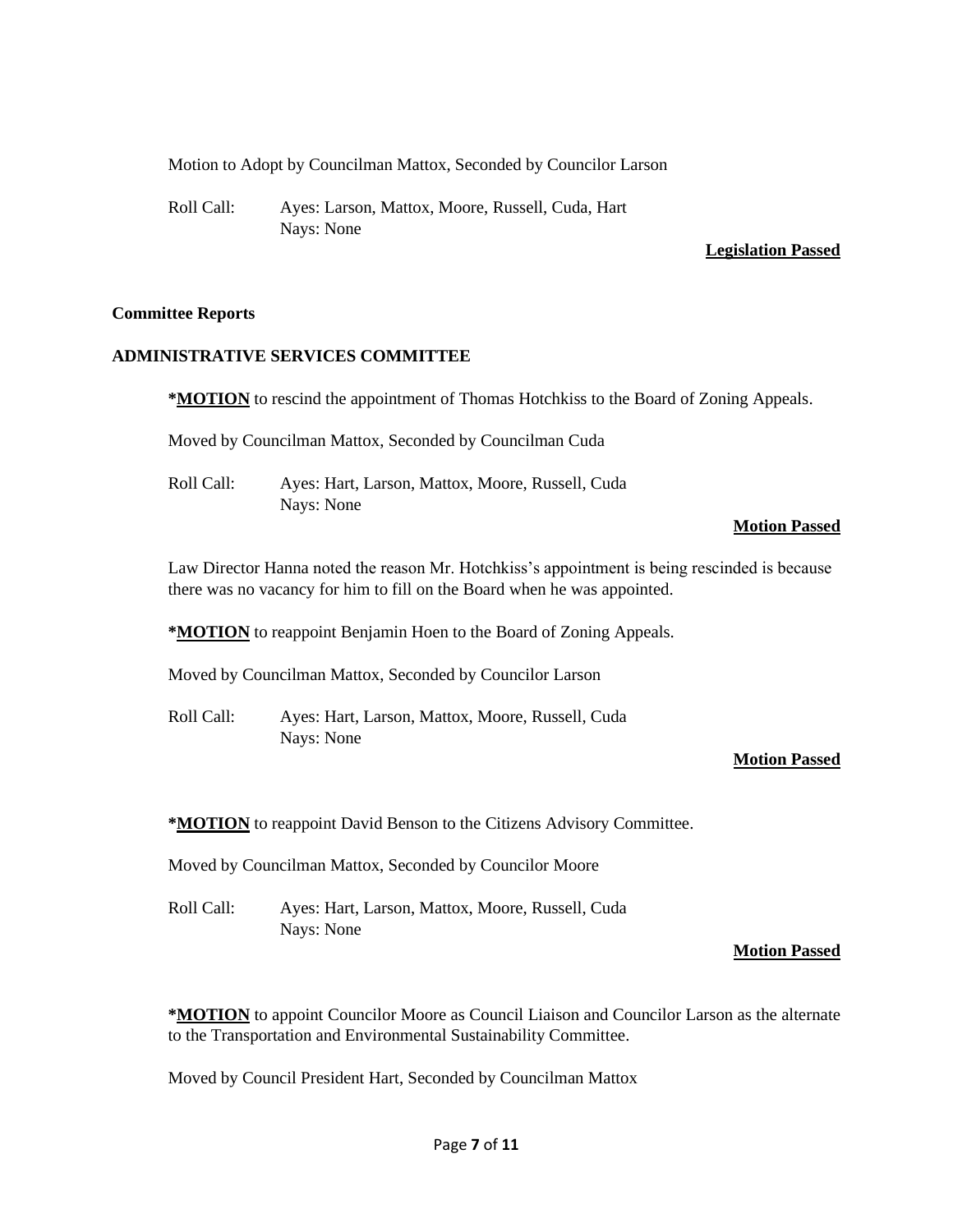### **Motion Passed**

### **COMMUNITY RELATIONS AND RECREATION COMMITTEE**

Council Member Russell stated Monday, May  $2<sup>nd</sup>$  at 10:00 a.m. is the Parks and Recreation Committee meeting. She noted she still has to send the agenda items out, as well as a request to the Mayor.

### **FINANCE COMMITTEE**

Council President Hart said during the Committee of the Whole meeting, they had a presentation on the 2021 finances and she stated it was very good news. She stated there is a PowerPoint of the presentation for anyone who wants to watch it posted online.

# **HOUSING AND BUILDING COMMITTEE**

Council Member Cuda stated the Committee is meeting for a work session Wednesday, April  $20<sup>th</sup>$ at 9:00 a.m.; people can attend in person or watch online. They will discuss strategy for the Committee for the rest of the year; continuing their work on vacant and abandoned properties, blighted properties, nuisance abatement and other housing issues.

# **MUNICIPAL SERVICES COMMITTEE**

Council Member Moore announced the Committee will be meeting Monday, April  $25<sup>th</sup>$  from 4:30-5:30 p.m. They will be discussing the resolutions referred to the Committee, most notably, the NOPEC Green Choice Program resolution. It will be available on the YouTube Channel live.

# **PLANNING AND DEVELOPMENT COMMITTEE**

Council Member Mattox stated the Planning and Development Committee meeting is scheduled for Monday, April  $25<sup>th</sup>$  at 5:30 p.m. The agenda is online.

# **PUBLIC SAFETY AND HEALTH COMMITTEE**

Council Member Larson thanked Public Works Director Clinkscale and her staff for showing Council the new refuse bins and trucks and for answering their questions last Saturday. In the last Committee meeting, Katie Davis, the MetroHealth school health program director for the CHUH school district, made a presentation and Councilor Larson said it's inspiring to know MetroHealth considers our children and families important to the health of the community. The program has been in the school district since 2019 and the mobile lab program is open to all students in the district. Secondly, Sam Bell from Cleveland's Vision Zero program, spoke about possible wording to strengthen Resolution 96-2021, which adopted the concept of Vision Zero and affirmed acceptable numbers of annual traffic fatalities as zero, and emphasized working with City staff to develop an implementation plan. She stated Councilwoman Russell shared details of a meeting she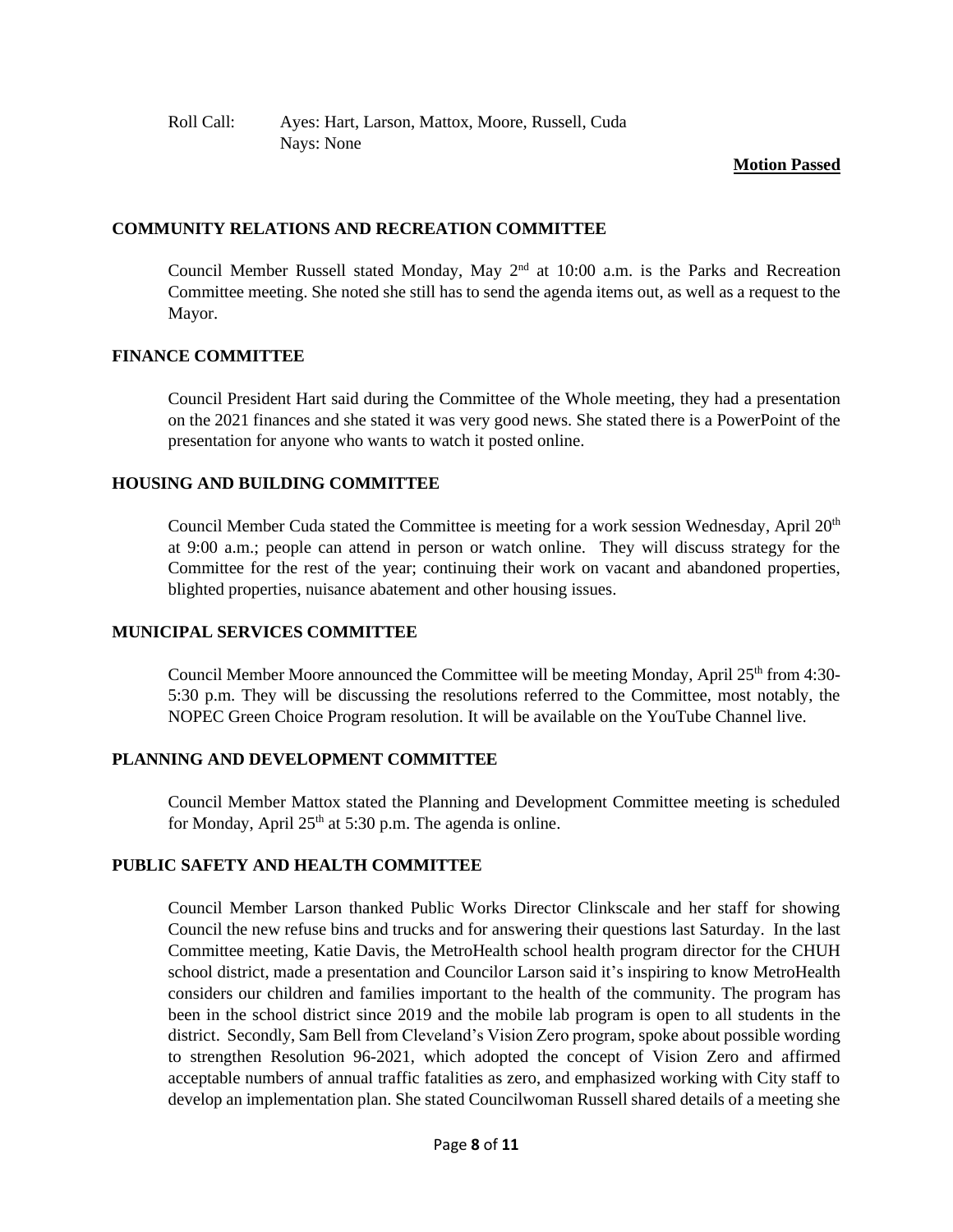was invited to attend to discuss basketball court safety and said Euclid may be a pilot for a mentoring program involving safety on basketball courts and she will report back later. Councilor Larson stated they are cancelling the April 25<sup>th</sup> public hearing on Lead Safe Certification due to recent concerns expressed by the Cuyahoga County Board of Health on the wording of the legislation. She stated they are asking the Board to attend a committee meeting to talk about adding the wording they want to see.

### **COMMITTEE OF THE WHOLE**

Council President Hart stated the next Committee of the Whole meeting is May  $2<sup>nd</sup>$  at 6:00 p.m.

#### **Personal communications from citizens**

Robin VanLear spoke about the Coventry PEACE campus. She stated its mission includes providing a sustainable, supportive and collaborative facility for the arts and community service non-profit businesses located in the former Coventry School building. She is representing Coventry PEACE and partner tenant organizations. She said in the effort to establish a permanent non-profit hub, Coventry PEACE has notified the Heights Library Board Members of its desire to purchase the building. The Library's refusal to continue its partnership with Coventry PEACE is putting the entire project in jeopardy. CPC's independence from the Library is the most viable path forward to ensure its success. She said the Library has moved forward with a repetitive facilities study at a cost of over \$14,000 and is in the final stages of approving a contract with an outside facilities management company at a base cost of over \$2,700 a month. Any additional work would be billed hourly. She noted the contract being negotiated was with a company who had the highest of all bids. For the past four years, CPC has provided most of the same services at no cost to the Library. In 2018 and 2020, CPC and the Library staff discussed outside management but the Library agreed both times it was unnecessary. No clear reason was given and the Library has rebuffed their efforts to discuss it. Since the Library Board has voted against the long-term lease, they have imposed a 25% rent hike for CPC. They plan to pass on the cost of private management to the tenants via significant rent increases. The consequences of these decisions have made it much more difficult, if not impossible, to convert prospective organizations into permanent tenants. It could result in several current tenants leaving the building or shuttering all together, putting the entire project in jeopardy. She said there is still time to mitigate the damage. CPC purchasing the building would solve all parties problems. CPC's independence was always part of the plan. She requested Council urge the Library to meet with CPC to discuss the proposal and requested they write letters of support. She had handouts and gave them to Council.

Fran Mentch hoped everyone would vote yes on Issue 9. She said in some ways, the issue is a sham, because of the City Council's actions. She stated voters do not know what they are actually voting on. She stated the City has never provided a financial analysis of the project. She believes the financial analysis was not provided intentionally. She stated the development agreement is very difficult to understand. She said we can get a better plan and we need a better plan. She said the City is also placing citizens at financial risk because of the multiple financial 'fires' going on, i.e. Tudor/Taylor development, Top of the Hill, etc. She said all of those huge projects are heavily subsidized. On Thursday, April 28<sup>th</sup> there will be a public forum at the Library. Only the 'Yes on Issue 9' side will be presented, but she hoped people would come to get their questions answered.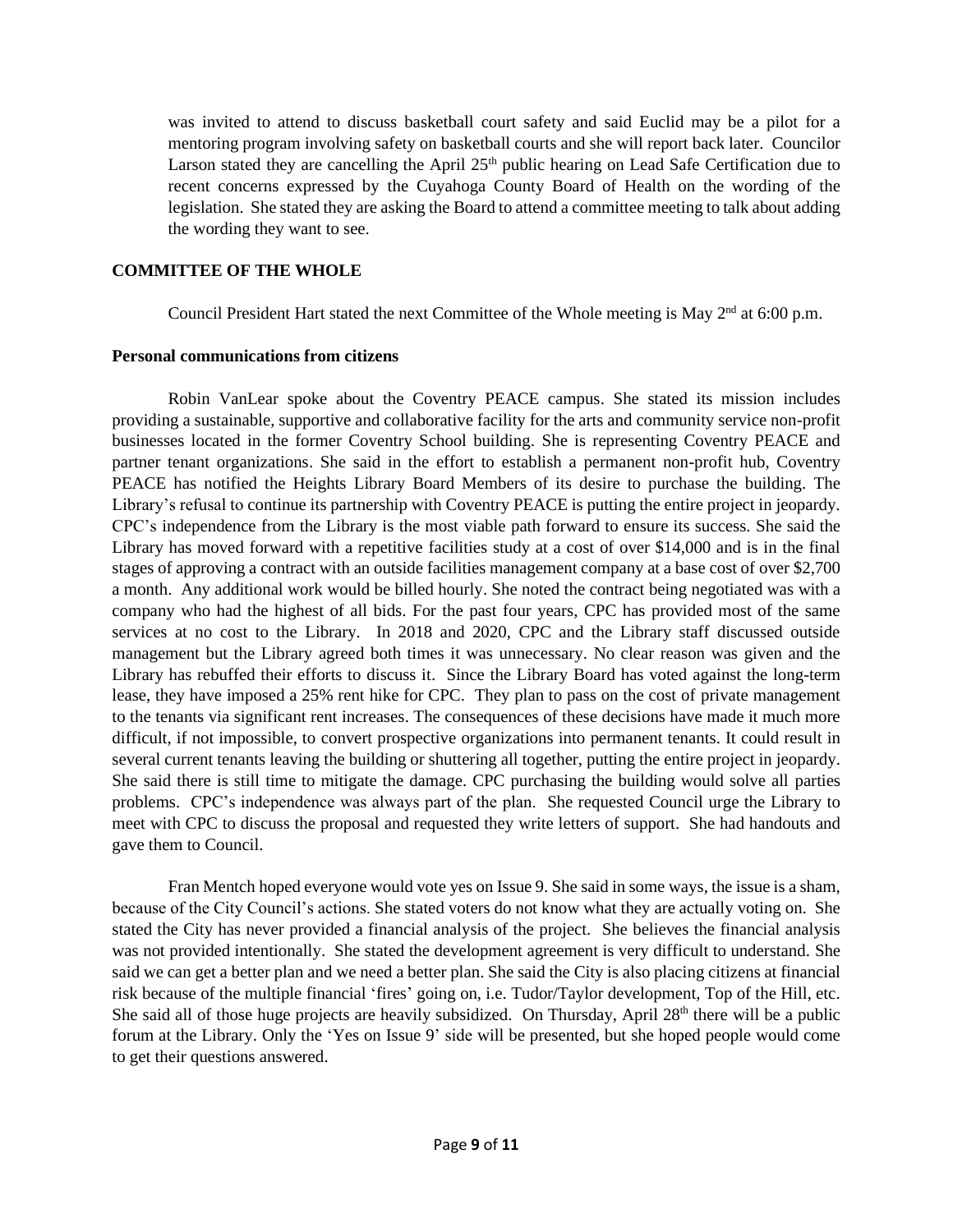Steve Presser asked Council to consider changing the noise ordinance for house concerts. They were under the impression the ordinance was until 11 p.m. and were quite surprised to learn it's only 9 p.m. He stated they would like to see the noise ordinance be changed to 10 p.m. on Friday and Saturday nights, as well as on any holidays and the night before holidays. He stated many musicians suffered greatly due to COVID. He thought 10 p.m. for the neighborhood would be appropriate and thanked Council for their time.

#### **Old business**

Nothing to report at this time.

#### **New business**

Nothing to report at this time.

#### **Council Member Comments**

Councilor Moore stated on April 23<sup>rd</sup>, a Sustainability Fair will be held at the Coventry PEACE park from 1-4 p.m. Also, on April  $27<sup>th</sup>$ , Future Heights is hosting a Sustainability Forum from 7-8:30 p.m. at the Coventry PEACE Campus. She said this is the first in their series of crowd sourced conversations, where community members talk about issues they care about and they crowd source what regular people can do to act on those issues.

Councilwoman Russell thanked the Recycle Refuse Task Force who came together in 2020 and worked from January to October on the concept of the new trash bins and trucks. She stated on Friday, she actually chased down a new truck to see how it worked in person. She wanted to thank the Mayor and the Municipal Services Director because the driver was a woman and it was the first time she had seen a female driver. She thanked the people involved for everything they did to make the new trash bins and trucks a reality.

Councilor Larson wanted to let Councilor Moore know she will represent her at the Sustainability Fair on Saturday.

#### **Report of the Council President**

Council President Hart stated the new garbage trucks are here; they started delivering the bins last Thursday. She asked when the citizens receive them, to please open up the blue recycle bins and you'll find a lot of instructions. She thanked the Refuse and Recycle Task Force members for an excellent job done and she stated it must be a proud moment. She also said one of the benefits to the City is it will lower worker's compensation costs as well as energy costs.

#### **NEXT MEETING OF COUNCIL: MONDAY, MAY 2, 2022**